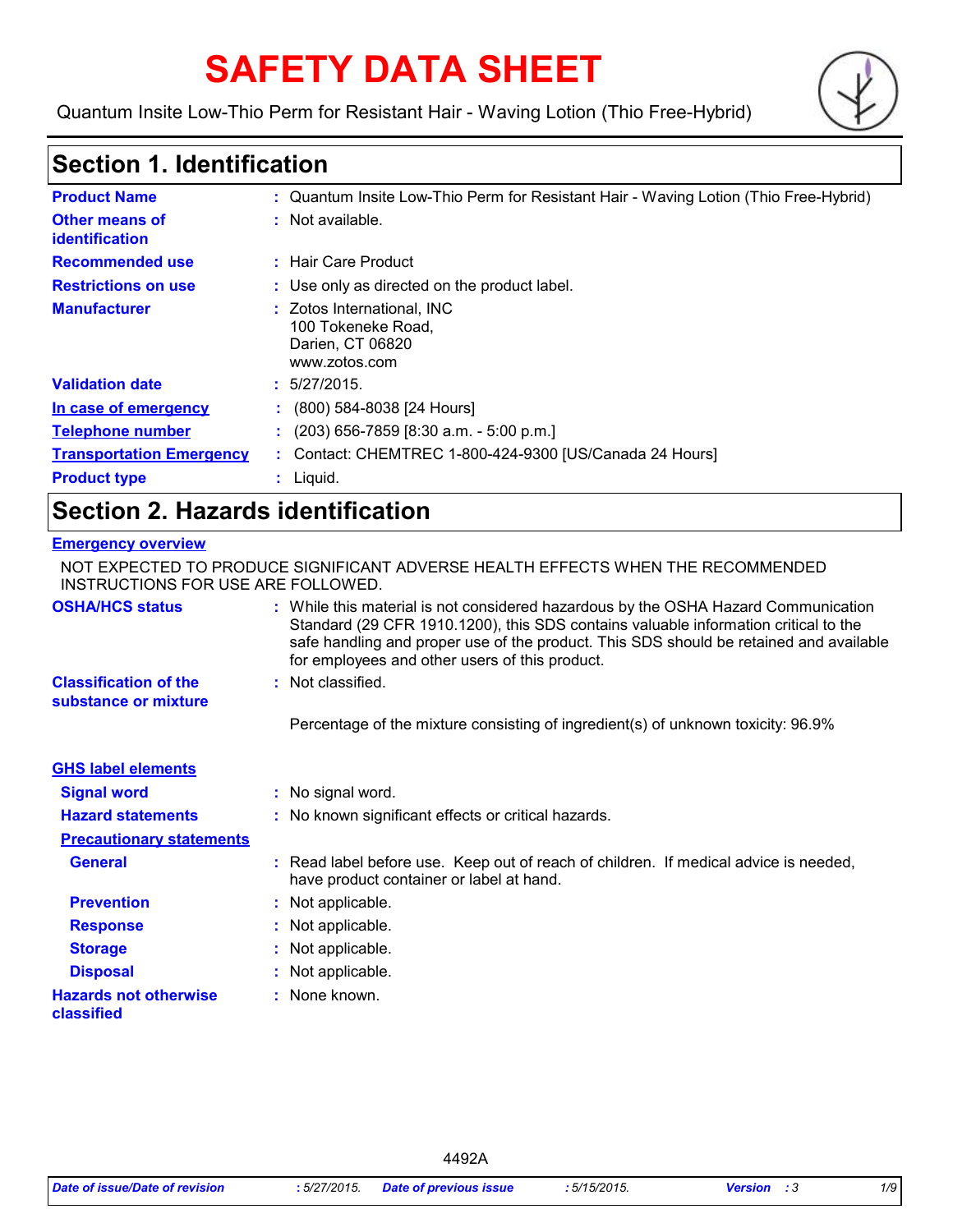### **Section 3. Composition/information on ingredients**

**Substance/mixture :**

```
: Mixture
```
**United States**

| <b>Name</b>    | $\mathbf{0}$<br>70 | <b>CAS number</b>    |
|----------------|--------------------|----------------------|
| 2-aminoethanol | 2.07               | $1 - 43 - 5$<br>141. |

Any concentration shown as a range is to protect confidentiality or is due to batch variation.

**There are no additional ingredients present which, within the current knowledge of the supplier and in the concentrations applicable, are classified as hazardous to health or the environment and hence require reporting in this section.**

**Occupational exposure limits, if available, are listed in Section 8.**

### **Section 4. First aid measures**

| <b>Description of necessary first aid measures</b> |
|----------------------------------------------------|
|----------------------------------------------------|

| Eye contact                                                                          |  | : Immediately flush eyes with running water for at least 15 minutes, keeping eyelids open.<br>Get medical attention if you feel unwell.                                  |  |
|--------------------------------------------------------------------------------------|--|--------------------------------------------------------------------------------------------------------------------------------------------------------------------------|--|
| <b>Inhalation</b>                                                                    |  | : Remove victim to fresh air and keep at rest in a position comfortable for breathing. Get<br>medical attention if you feel unwell.                                      |  |
| <b>Skin contact</b>                                                                  |  | : Wash contaminated skin with soap and water.                                                                                                                            |  |
| <b>Ingestion</b>                                                                     |  | : Get medical attention immediately.                                                                                                                                     |  |
| Indication of immediate medical attention and special treatment needed, if necessary |  |                                                                                                                                                                          |  |
| <b>Notes to physician</b>                                                            |  | : In case of inhalation of decomposition products in a fire, symptoms may be delayed.<br>The exposed person may need to be kept under medical surveillance for 48 hours. |  |
| <b>Specific treatments</b>                                                           |  | : No specific treatment.                                                                                                                                                 |  |
| <b>Protection of first-aiders</b>                                                    |  | : Use suitable protective equipment (section 8). Avoid exposure.                                                                                                         |  |

### **See toxicological information (Section 11)**

### **Section 5. Fire-fighting measures**

| <b>Extinguishing media</b>                               |                                                                                                                                                                                                   |  |
|----------------------------------------------------------|---------------------------------------------------------------------------------------------------------------------------------------------------------------------------------------------------|--|
| <b>Suitable extinguishing</b><br>media                   | : Use an extinguishing agent suitable for the surrounding fire.                                                                                                                                   |  |
| <b>Unsuitable extinguishing</b><br>media                 | : None known.                                                                                                                                                                                     |  |
| <b>Specific hazards arising</b><br>from the chemical     | : In a fire or if heated, a pressure increase will occur and the container may burst.                                                                                                             |  |
| <b>Hazardous thermal</b><br>decomposition products       | Decomposition products may include the following materials:<br>carbon dioxide<br>carbon monoxide<br>nitrogen oxides<br>sulfur oxides<br>halogenated compounds                                     |  |
| <b>Special protective actions</b><br>for fire-fighters   | Promptly isolate the scene by removing all persons from the vicinity of the incident if<br>there is a fire. No action shall be taken involving any personal risk or without suitable<br>training. |  |
| <b>Special protective</b><br>equipment for fire-fighters | Fire-fighters should wear appropriate protective equipment and self-contained breathing<br>apparatus (SCBA) with a full face-piece operated in positive pressure mode.                            |  |
|                                                          | 4492A                                                                                                                                                                                             |  |
| Date of issue/Date of revision                           | 2/9<br>:5/27/2015.<br>:5/15/2015.<br><b>Version</b> : 3<br><b>Date of previous issue</b>                                                                                                          |  |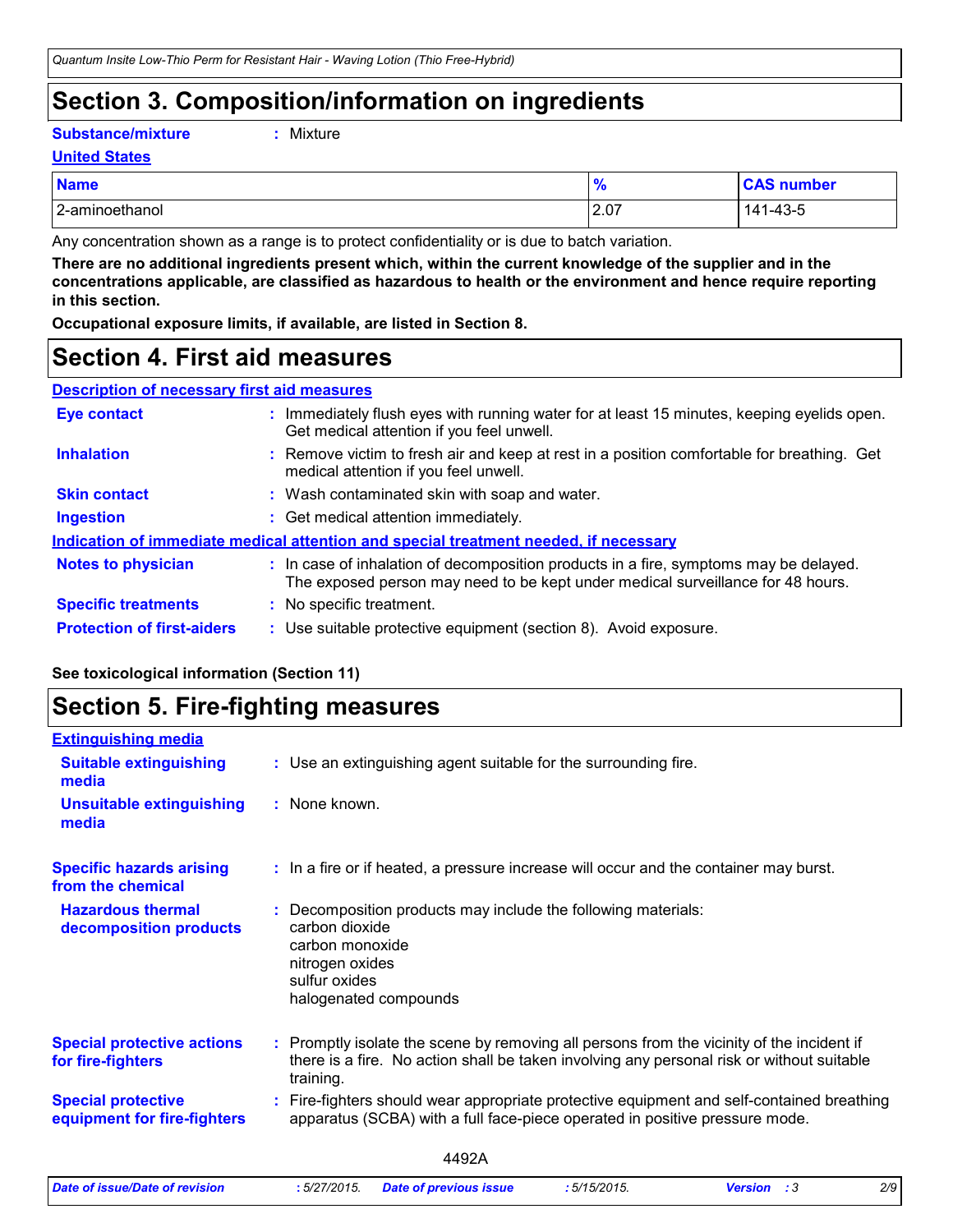### **Section 6. Accidental release measures**

|                                                              | <b>Personal precautions, protective equipment and emergency procedures</b>                                                                                                                                                                                                                                                                    |
|--------------------------------------------------------------|-----------------------------------------------------------------------------------------------------------------------------------------------------------------------------------------------------------------------------------------------------------------------------------------------------------------------------------------------|
| For non-emergency<br>personnel                               | : No action shall be taken involving any personal risk or without suitable training.<br>Evacuate surrounding areas. Keep unnecessary and unprotected personnel from<br>entering. Do not touch or walk through spilled material. Put on appropriate personal<br>protective equipment.                                                          |
|                                                              | For emergency responders : If specialised clothing is required to deal with the spillage, take note of any information<br>in Section 8 on suitable and unsuitable materials. See also the information in "For non-<br>emergency personnel".                                                                                                   |
| <b>Environmental precautions</b>                             | : Avoid dispersal of spilled material and runoff and contact with soil, waterways, drains<br>and sewers. Inform the relevant authorities if the product has caused environmental<br>pollution (sewers, waterways, soil or air).                                                                                                               |
| <b>Methods and materials for containment and cleaning up</b> |                                                                                                                                                                                                                                                                                                                                               |
| <b>Small spill</b>                                           | : Stop leak if without risk. Dilute with water and mop up if water-soluble.                                                                                                                                                                                                                                                                   |
| <b>Large spill</b>                                           | : Stop leak if without risk. Contain and collect spillage with non-combustible, absorbent<br>material e.g. sand, earth, vermiculite or diatomaceous earth and place in container for<br>disposal according to local regulations (see Section 13). Note: see Section 1 for<br>emergency contact information and Section 13 for waste disposal. |

### **Section 7. Handling and storage**

#### **Precautions for safe handling**

| <b>Protective measures</b>                                                       | : Put on appropriate personal protective equipment (see Section 8).                                                                                                                                                                                                                |
|----------------------------------------------------------------------------------|------------------------------------------------------------------------------------------------------------------------------------------------------------------------------------------------------------------------------------------------------------------------------------|
| <b>Advice on general</b><br>occupational hygiene                                 | : Eating, drinking and smoking should be prohibited in areas where this material is<br>handled, stored and processed. Remove contaminated clothing and protective<br>equipment before entering eating areas. See also Section 8 for additional information<br>on hygiene measures. |
| <b>Conditions for safe storage,</b><br>including any<br><b>incompatibilities</b> | Store in accordance with local regulations. Store in original container protected from<br>direct sunlight in a dry, cool and well-ventilated area, away from incompatible materials<br>(see Section 10) and food and drink.                                                        |

### **Section 8. Exposure controls/personal protection**

### **United States**

#### **Control parameters**

### **Occupational exposure limits**

| <b>Ingredient name</b> | <b>Exposure limits</b>                                                                                                                                                                                                                                                                                                                                                                                                                                                                                                         |
|------------------------|--------------------------------------------------------------------------------------------------------------------------------------------------------------------------------------------------------------------------------------------------------------------------------------------------------------------------------------------------------------------------------------------------------------------------------------------------------------------------------------------------------------------------------|
| 2-aminoethanol         | <b>ACGIH TLV (United States, 4/2014).</b><br>TWA: 3 ppm 8 hours.<br>TWA: $7.5 \text{ mg/m}^3$ 8 hours.<br>STEL: 6 ppm 15 minutes.<br>STEL: 15 mg/m <sup>3</sup> 15 minutes.<br>OSHA PEL 1989 (United States, 3/1989).<br>TWA: 3 ppm 8 hours.<br>TWA: $8 \text{ mg/m}^3$ 8 hours.<br>STEL: 6 ppm 15 minutes.<br>STEL: 15 mg/m <sup>3</sup> 15 minutes.<br>NIOSH REL (United States, 10/2013).<br>TWA: 3 ppm 10 hours.<br>TWA: $8 \text{ mg/m}^3$ 10 hours.<br>STEL: 6 ppm 15 minutes.<br>STEL: 15 mg/m <sup>3</sup> 15 minutes. |
|                        | 4492A                                                                                                                                                                                                                                                                                                                                                                                                                                                                                                                          |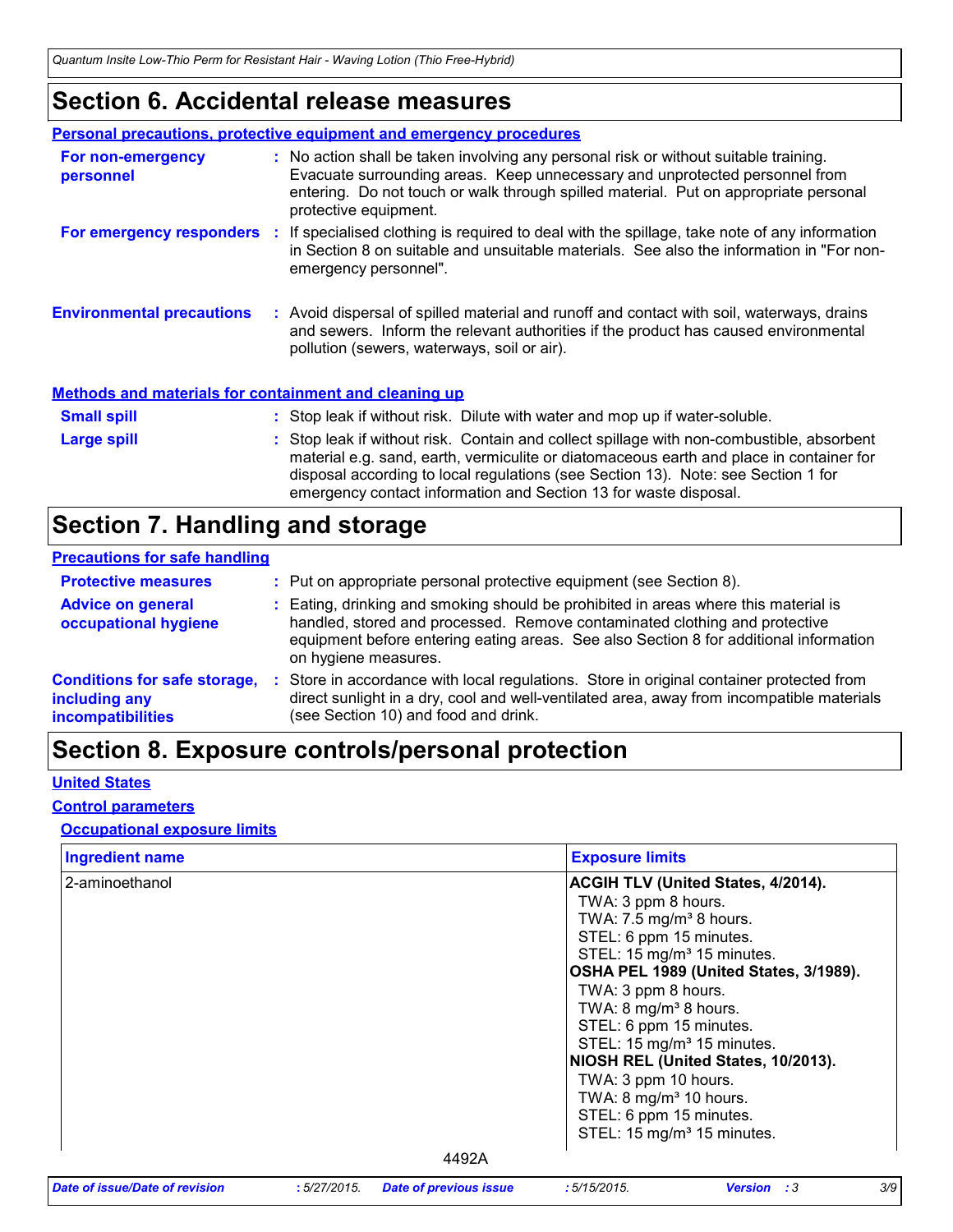### **Section 8. Exposure controls/personal protection**

**OSHA PEL (United States, 2/2013).** TWA: 3 ppm 8 hours. TWA: 6 mg/m $3$  8 hours.

| <b>Appropriate engineering</b><br><b>controls</b> | : Good general ventilation should be sufficient to control worker exposure to airborne<br>contaminants.                                                                                                                                                                                                                         |
|---------------------------------------------------|---------------------------------------------------------------------------------------------------------------------------------------------------------------------------------------------------------------------------------------------------------------------------------------------------------------------------------|
| <b>Environmental exposure</b><br><b>controls</b>  | : Emissions from ventilation or work process equipment should be checked to ensure<br>they comply with the requirements of environmental protection legislation. In some<br>cases, fume scrubbers, filters or engineering modifications to the process equipment<br>will be necessary to reduce emissions to acceptable levels. |

| <b>Individual protection measures</b> |                                                                                                                                                                                                                                                                                                                            |
|---------------------------------------|----------------------------------------------------------------------------------------------------------------------------------------------------------------------------------------------------------------------------------------------------------------------------------------------------------------------------|
| <b>Hygiene measures</b>               |                                                                                                                                                                                                                                                                                                                            |
| <b>Hygiene measures</b>               | : When using do not eat, drink or smoke.                                                                                                                                                                                                                                                                                   |
| <b>Eye/face protection</b>            | : Safety glasses.                                                                                                                                                                                                                                                                                                          |
| <b>Skin protection</b>                |                                                                                                                                                                                                                                                                                                                            |
| <b>Hand protection</b>                | : Wear suitable gloves.                                                                                                                                                                                                                                                                                                    |
| <b>Body protection</b>                | : Wear suitable protective clothing.                                                                                                                                                                                                                                                                                       |
| <b>Other skin protection</b>          | : Appropriate footwear and any additional skin protection measures should be selected<br>based on the task being performed and the risks involved and should be approved by a<br>specialist before handling this product.                                                                                                  |
| <b>Other skin protection</b>          | : Appropriate footwear and any additional skin protection measures should be selected<br>based on the task being performed and the risks involved and should be approved by a<br>specialist before handling this product.                                                                                                  |
| <b>Respiratory protection</b>         | : Use a properly fitted, air-purifying or air-fed respirator complying with an approved<br>standard if a risk assessment indicates this is necessary. Respirator selection must be<br>based on known or anticipated exposure levels, the hazards of the product and the safe<br>working limits of the selected respirator. |

**Consult local authorities for acceptable exposure limits.**

### **Section 9. Physical and chemical properties**

| <b>Appearance</b>       |                                        |
|-------------------------|----------------------------------------|
| <b>Physical state</b>   | : Liquid. [Viscous liquid.]            |
| <b>Color</b>            | : Off-white.                           |
| Odor                    | : Characteristic. Fragrant.            |
| рH                      | $\div$ 9.6 to 10.2                     |
| <b>Boiling point</b>    | : $>100^{\circ}$ C ( $>212^{\circ}$ F) |
| <b>Flash point</b>      | : Closed cup: Not applicable.          |
| <b>Relative density</b> | $: 1.01$ to 1.1                        |

### **Section 10. Stability and reactivity**

| <b>Reactivity</b>                                   | : No specific test data related to reactivity available for this product or its ingredients. |
|-----------------------------------------------------|----------------------------------------------------------------------------------------------|
| <b>Chemical stability</b>                           | : The product is stable.                                                                     |
| <b>Possibility of hazardous</b><br><b>reactions</b> | : Under normal conditions of storage and use, hazardous reactions will not occur.            |
|                                                     | 4492A                                                                                        |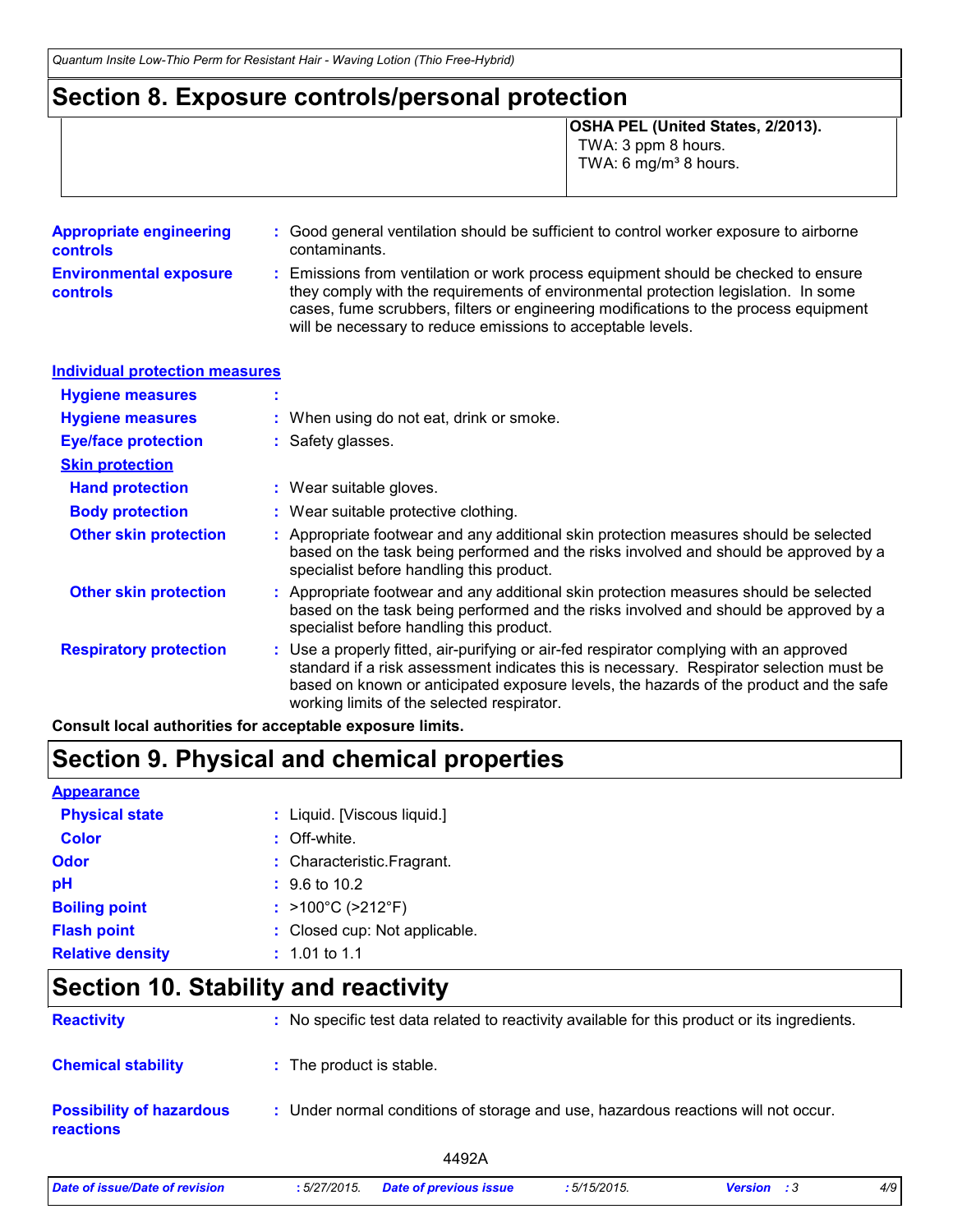### **Section 10. Stability and reactivity**

| <b>Conditions to avoid</b>                 | : No specific data.                          |
|--------------------------------------------|----------------------------------------------|
| Incompatible materials                     | : No specific data.                          |
| <b>Hazardous decomposition</b><br>products | : Under normal condition<br>not be produced. |

ions of storage and use, hazardous decomposition products should

### **Section 11. Toxicological information**

#### **United States**

### **Information on toxicological effects**

#### **Acute toxicity**

| <b>Product/ingredient name</b> | Result    | <b>Species</b> | <b>Dose</b> | <b>Exposure</b> |
|--------------------------------|-----------|----------------|-------------|-----------------|
| 2-aminoethanol                 | LD50 Oral | Rat            | 1720 mg/kg  |                 |

#### **Irritation/Corrosion**

| <b>Product/ingredient name</b> | <b>Result</b>                                       | <b>Species</b>   | <b>Score</b> | <b>Exposure</b>                        | <b>Observation</b> |
|--------------------------------|-----------------------------------------------------|------------------|--------------|----------------------------------------|--------------------|
| l 2-aminoethanol               | IEyes - Severe irritant<br>Skin - Moderate irritant | Rabbit<br>Rabbit |              | 250<br>Micrograms<br>505<br>milligrams |                    |

### **Sensitization**

Not available.

#### **Mutagenicity**

Not available.

#### **Carcinogenicity**

Not available.

#### **Reproductive toxicity**

Not available.

#### **Teratogenicity**

Not available.

### **Specific target organ toxicity (single exposure)**

Not available.

### **Specific target organ toxicity (repeated exposure)**

Not available.

### **Information on the likely Aspiration hazard** Not available.

**:** Not available.

#### **routes of exposure**

### **Inhalation 19.1 Exposure to decomposition products may cause a health hazard. Serious effects may Eye contact :** No known significant effects or critical hazards. **Potential acute health effects**

be delayed following exposure.

4492A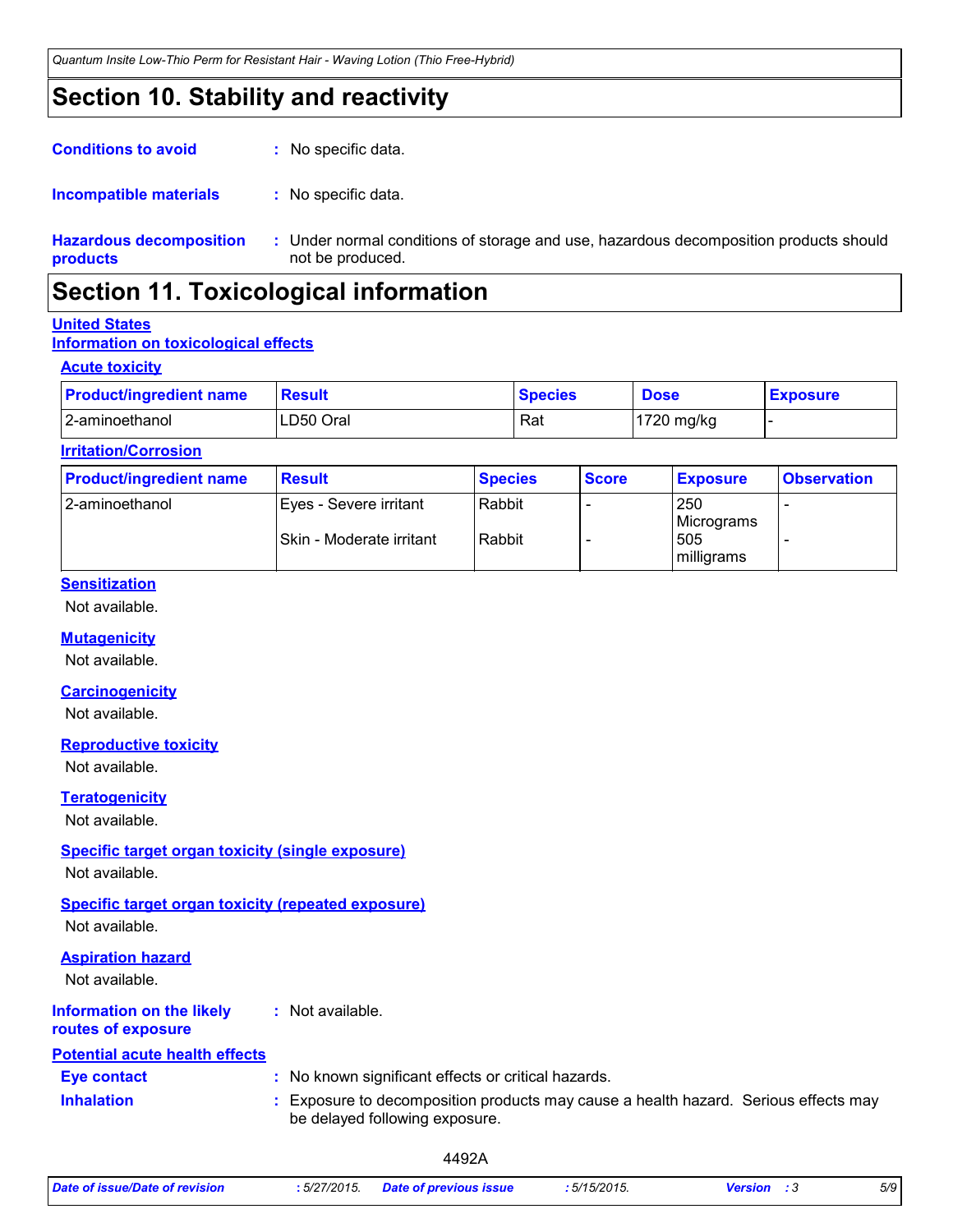### **Section 11. Toxicological information**

| <b>Skin contact</b>                     | : No known significant effects or critical hazards.                                      |
|-----------------------------------------|------------------------------------------------------------------------------------------|
| <b>Ingestion</b>                        | : No known significant effects or critical hazards.                                      |
|                                         | <b>Symptoms related to the physical, chemical and toxicological characteristics</b>      |
| <b>Eye contact</b>                      | : No specific data.                                                                      |
| <b>Inhalation</b>                       | : No specific data.                                                                      |
| <b>Skin contact</b>                     | : No specific data.                                                                      |
| <b>Ingestion</b>                        | : No specific data.                                                                      |
|                                         | Delayed and immediate effects and also chronic effects from short and long term exposure |
| <b>Short term exposure</b>              |                                                                                          |
| <b>Potential immediate</b><br>effects   | : Not available.                                                                         |
| <b>Potential delayed effects</b>        | : Not available.                                                                         |
| <b>Long term exposure</b>               |                                                                                          |
| <b>Potential immediate</b><br>effects   | : Not available.                                                                         |
| <b>Potential delayed effects</b>        | : Not available.                                                                         |
| <b>Potential chronic health effects</b> |                                                                                          |
| Not available.                          |                                                                                          |
| <b>General</b>                          | : No known significant effects or critical hazards.                                      |
| <b>Carcinogenicity</b>                  | : No known significant effects or critical hazards.                                      |
| <b>Mutagenicity</b>                     | No known significant effects or critical hazards.                                        |
| <b>Teratogenicity</b>                   | No known significant effects or critical hazards.                                        |
| <b>Developmental effects</b>            | : No known significant effects or critical hazards.                                      |
| <b>Fertility effects</b>                | : No known significant effects or critical hazards.                                      |
| <b>Numerical measures of toxicity</b>   |                                                                                          |
| <b>Acute toxicity estimates</b>         |                                                                                          |

| <b>Route</b> | <b>ATE value</b> |
|--------------|------------------|
| <b>Oral</b>  | 2584.2 mg/kg     |
|              |                  |

## **Section 12. Ecological information**

### **United States**

### **Toxicity**

| <b>Product/ingredient name</b> | <b>Result</b>                        | <b>Species</b>                                     | <b>Exposure</b> |
|--------------------------------|--------------------------------------|----------------------------------------------------|-----------------|
| 2-aminoethanol                 | Acute EC50 8.42 mg/l Fresh water     | Algae - Desmodesmus<br>subspicatus                 | 72 hours        |
|                                | Acute LC50 >100000 µg/l Marine water | Crustaceans - Crangon crangon - 148 hours<br>Adult |                 |
|                                | Acute LC50 170000 µg/l Fresh water   | Fish - Carassius auratus                           | l 96 hours      |

### **Persistence and degradability**

Not available.

### **Bioaccumulative potential**

| <b>Product/ingredient name</b> | <b>LogP</b> <sub>ow</sub> | <b>BCF</b> | <b>Potential</b> |
|--------------------------------|---------------------------|------------|------------------|
| 2-aminoethanol                 | 1.21<br>ا ب. ا            |            | low              |

**Mobility in soil**

4492A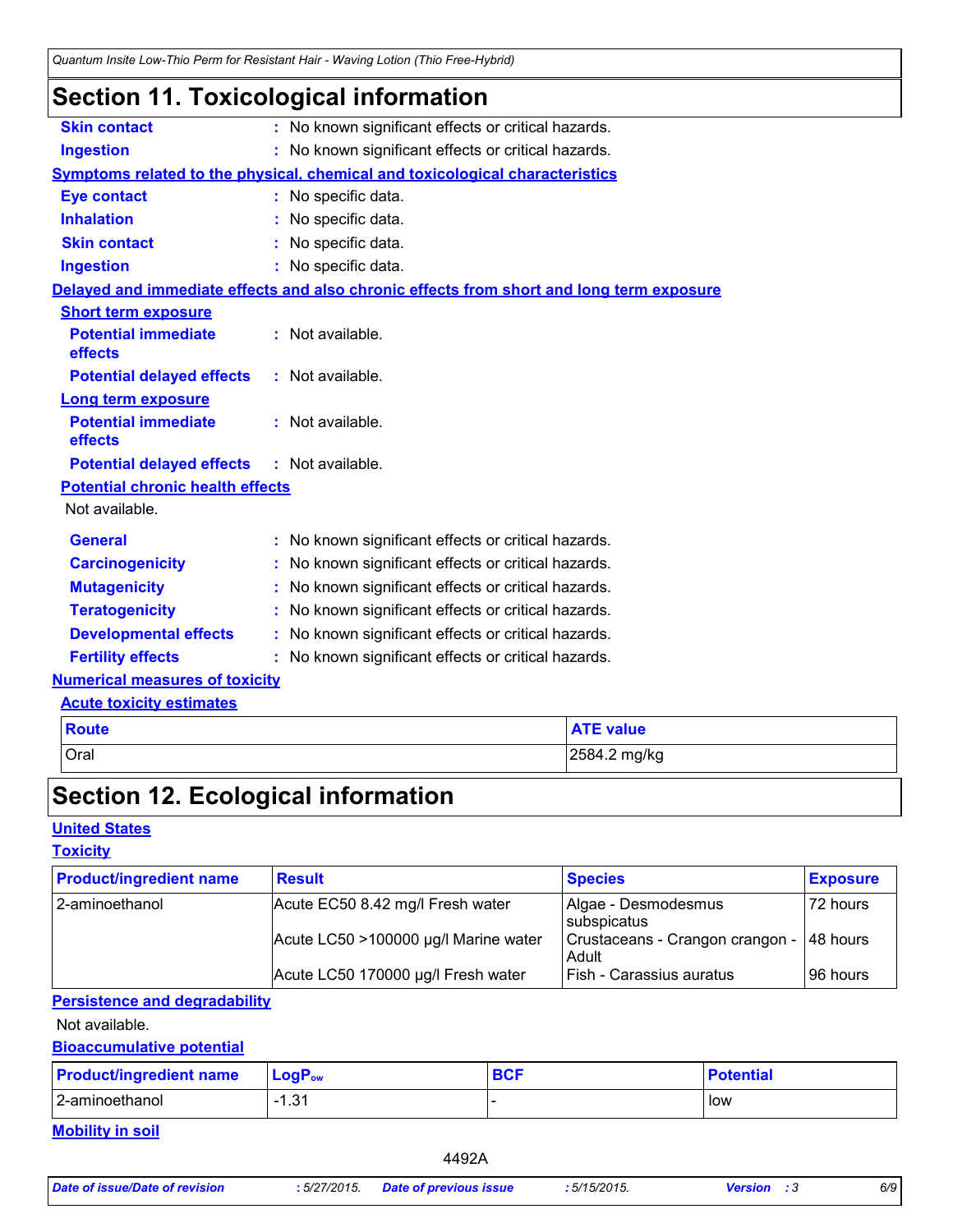### **Section 12. Ecological information**

**Soil/water partition coefficient (Koc)** 

**:** Not available.

**Other adverse effects** : No known significant effects or critical hazards.

### **Section 13. Disposal considerations**

**Disposal methods :**

Disposal of this product, solutions and any by-products should at all times comply with the requirements of environmental protection and waste disposal legislation and any regional local authority requirements.

### **Section 14. Transport information**

| <b>Regulatory</b><br>information       | <b>UN number</b>         | <b>Proper shipping name</b> | <b>Classes</b> | PG* | <b>Label</b> | <b>Additional</b><br>information |
|----------------------------------------|--------------------------|-----------------------------|----------------|-----|--------------|----------------------------------|
| <b>DOT Classification</b>              | <b>Not</b><br>regulated. |                             |                |     |              |                                  |
| <b>TDG Classification</b>              | <b>Not</b><br>regulated. |                             |                |     |              |                                  |
| <b>Mexico</b><br><b>Classification</b> | Not<br>regulated.        |                             |                | ۰   |              |                                  |
| <b>ADR/RID Class</b>                   | <b>Not</b><br>regulated. |                             |                | ۰   |              |                                  |
| <b>IMDG Class</b>                      | <b>Not</b><br>regulated. |                             |                | -   |              |                                  |
| <b>IATA-DGR Class</b>                  | <b>Not</b><br>regulated. |                             |                | -   |              |                                  |

PG\* : Packing group

### **Section 15. Regulatory information**

| <b>U.S. Federal regulations</b>                                                   | : TSCA 8(a) PAIR: α-hexylcinnamaldehyde; 2-benzylideneheptanal; $2-(4$ -tert-butylbenzyl)<br>propionaldehyde; Nonylphenol, branched, ethoxylated |
|-----------------------------------------------------------------------------------|--------------------------------------------------------------------------------------------------------------------------------------------------|
|                                                                                   | TSCA 8(a) CDR Exempt/Partial exemption: Not determined                                                                                           |
|                                                                                   | United States inventory (TSCA 8b): Not determined.                                                                                               |
| <b>Clean Air Act Section 112</b><br>(b) Hazardous Air<br><b>Pollutants (HAPS)</b> | : Not listed                                                                                                                                     |
| <b>Clean Air Act Section 602</b><br><b>Class I Substances</b>                     | : Not listed                                                                                                                                     |
| <b>Clean Air Act Section 602</b><br><b>Class II Substances</b>                    | : Not listed                                                                                                                                     |
| <b>DEA List I Chemicals</b><br>(Precursor Chemicals)                              | : Not listed                                                                                                                                     |
| <b>DEA List II Chemicals</b><br><b>(Essential Chemicals)</b>                      | : Not listed                                                                                                                                     |
| <b>SARA 302/304</b>                                                               |                                                                                                                                                  |
| <b>Composition/information on ingredients</b>                                     |                                                                                                                                                  |
| No products were found.                                                           |                                                                                                                                                  |
|                                                                                   | 4492A                                                                                                                                            |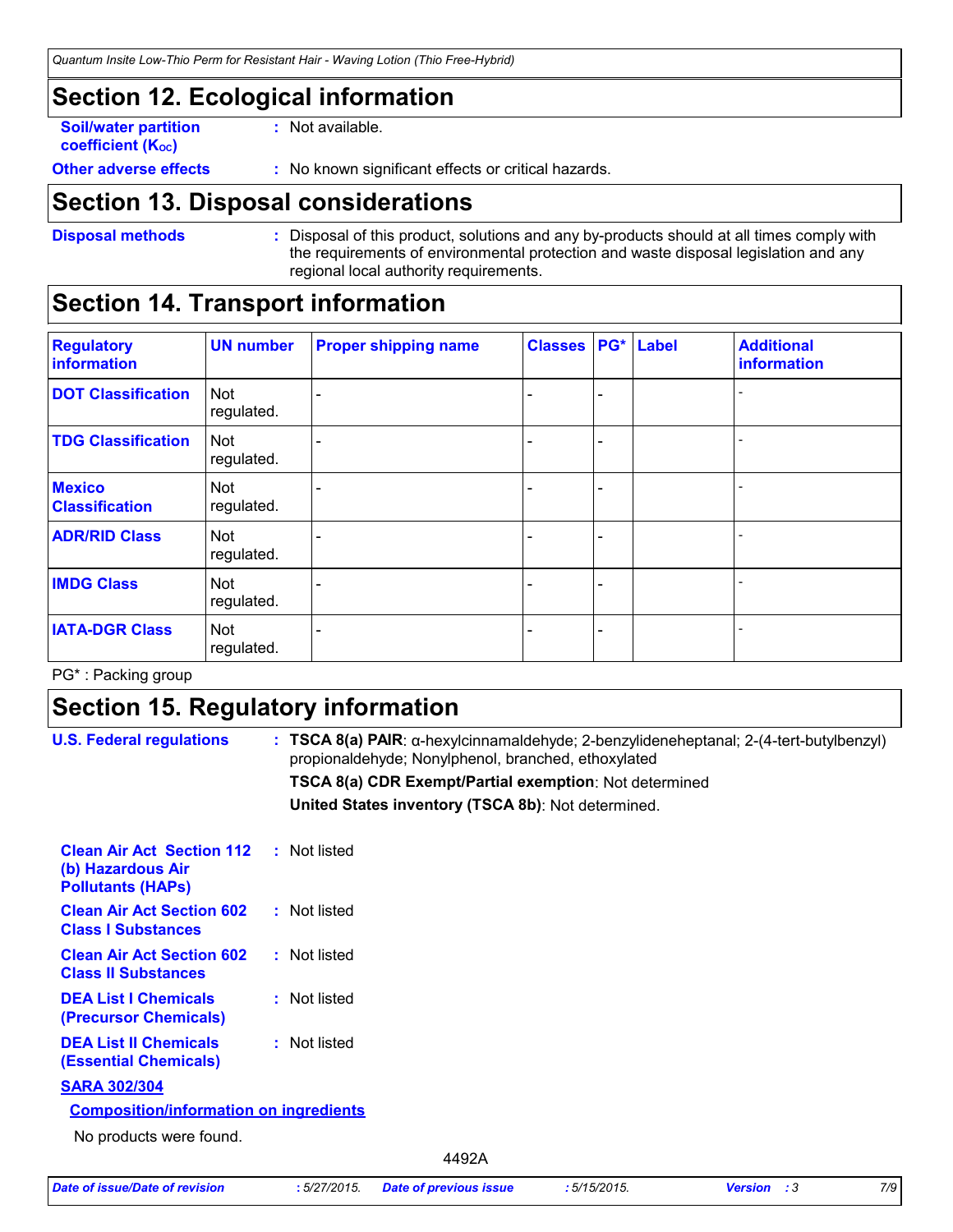### **Section 15. Regulatory information**

**SARA 304 RQ :** Not applicable.

### **SARA 311/312**

**Classification :** Not applicable.

### **Composition/information on ingredients**

| <b>Name</b>    | $\frac{9}{6}$ | <b>Fire</b> | <b>Sudden</b><br>hazard release of<br><b>pressure</b> | <b>Reactive</b> | <b>Immediate</b><br>(acute)<br>health<br>hazard | <b>Delaved</b><br>(chronic)<br>health<br><b>hazard</b> |
|----------------|---------------|-------------|-------------------------------------------------------|-----------------|-------------------------------------------------|--------------------------------------------------------|
| 2-aminoethanol | 2.07          | Yes.        | No.                                                   | No.             | Yes.                                            | No.                                                    |

#### **State regulations**

**Massachusetts :**

: The following components are listed: ETHANOLAMINE

- 
- **New York :** None of the components are listed.
- **New Jersey :** The following components are listed: ETHANOLAMINE; ETHANOL, 2-AMINO-

**Pennsylvania :** The following components are listed: ETHANOL, 2-AMINO-

#### **California Prop. 65**

Not available. CALIFORNIA PROPOSITION 65: The following statement is made in order to comply with the California Safe Drinking Water and Toxic Enforcement Act of 1986. This product is not known to the State of California to cause cancer.

#### **International regulations**

**Chemical Weapon Convention List Schedules I, II & III Chemicals**

Not listed.

### **Montreal Protocol (Annexes A, B, C, E)**

Not listed.

#### **Stockholm Convention on Persistent Organic Pollutants**

Not listed.

#### **Rotterdam Convention on Prior Inform Consent (PIC)**

Not listed.

#### **UNECE Aarhus Protocol on POPs and Heavy Metals**

Not listed.

### **Canada inventory :** Not determined. **CEPA Toxic substances :** The following components are listed: Nonylphenol and its ethoxylates **Canadian NPRI :** The following components are listed: Nonylphenol and its ethoxylates **Canadian lists WHMIS (Canada) :** Not controlled under WHMIS (Canada). **Canada**

#### **This product has been classified in accordance with the hazard criteria of the Controlled Products Regulations and the MSDS contains all the information required by the Controlled Products Regulations.**

#### **Mexico**

**Classification :**